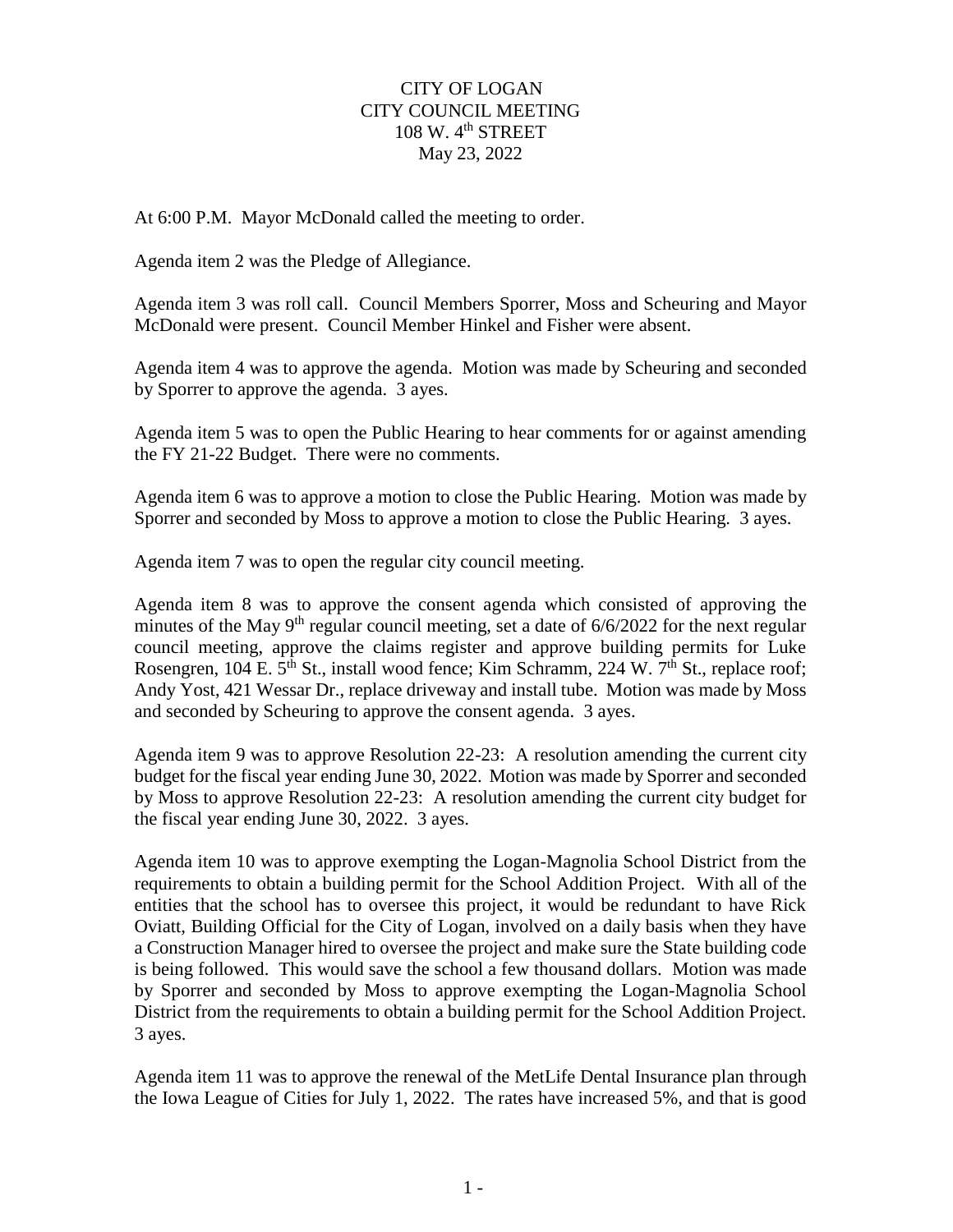for two years. Motion was made by Scheuring and seconded by Sporrer to approve the renewal of the MetLife Dental Insurance plan through the Iowa League of Cities for July 1, 2022 with a 5% increase. 3 ayes.

Agenda item 12 was to discuss the stop sign at  $9<sup>th</sup>$  Street and  $2<sup>nd</sup>$  Avenue. A citizen has requested that a stop sign be added to that intersection for the safety of the kids getting off of the school bus near there. The Council would like Chief Cavalier to do a study of that intersection and work with the school to figure out what could be done to make the bus drop off safer.

Agenda item 13 was to approve allowing a beer garden in the city park on July 3, 2022 for Pack the Park for the Logan Chamber. Motion was made by Scheuring and seconded by Moss to approve allowing a beer garden in the city park on July 3, 2022 for Pack the Park for the Logan Chamber. 3 ayes.

Agenda item 14 was to approve closing  $4<sup>th</sup>$  Avenue from  $7<sup>th</sup>$  Street to  $6<sup>th</sup>$  Street on July 3, 2022 for Pack the Park. Motion was made by Moss and seconded by Scheuring to approve closing  $4<sup>th</sup>$  Avenue from  $7<sup>th</sup>$  Street to  $6<sup>th</sup>$  Street on July 3, 2022 for Pack the Park. 3 ayes.

Agenda item 15 was to approve a Special Class C (BW) Liquor License for Logan Development Corp. for June 11, 2022 for the Wine & Stein event. Motion was made by Sporrer and seconded by Moss to approve a Special Class C (BW) Liquor License for Logan Development Corp. for June 11, 2022 for the Wine & Stein event contingent on the approval of dram insurance. 3 ayes.

Agenda item 16 was to approve closing  $4<sup>th</sup>$  Avenue from  $7<sup>th</sup>$  Street to  $6<sup>th</sup>$  Street on June 11, 2022 for the Wine & Stein event. Motion was made by Scheuring and seconded by Moss to approve closing 4<sup>th</sup> Avenue from 7<sup>th</sup> Street to 6<sup>th</sup> Street on June 11, 2022 for the Wine & Stein event. 3 ayes.

Agenda item 17 was to approve Resolution 22-24: A resolution authorizing the transfer of funds for FY 21-22. These are the end of year transfers that will transfer the Jim Wood Foundation payment to debt service, LOST to debt service and employee benefits to selfinsurance fund to reimburse health deductible. Motion was made by Sporrer and seconded by Moss to approve Resolution 22-24: A resolution authorizing the transfer of funds for FY 21-22. 3 ayes.

Agenda item 18 was to approve the first reading of Ordinance #477: An ordinance Amending Chapter 92 Water Rates. The rates include an increase of \$1.00 to the monthly minimum charge, a 7% increase to the cost per 1,000 gallons, a due date change from the  $10^{th}$  to the 15<sup>th</sup>, a late payment penalty payment from 1 1/2% to 5% and a deposit change from \$100 to \$150. Motion was made by Sporrer and seconded by Scheuring to approve the first reading of Ordinance #477: An ordinance Amending Chapter 92 Water Rates. 3 ayes.

Agenda item 19 was to approve the first reading of Ordinance #478: An ordinance Amending Chapter 99 Sewer Rates. The rates include a 7% increase to the cost per 1,000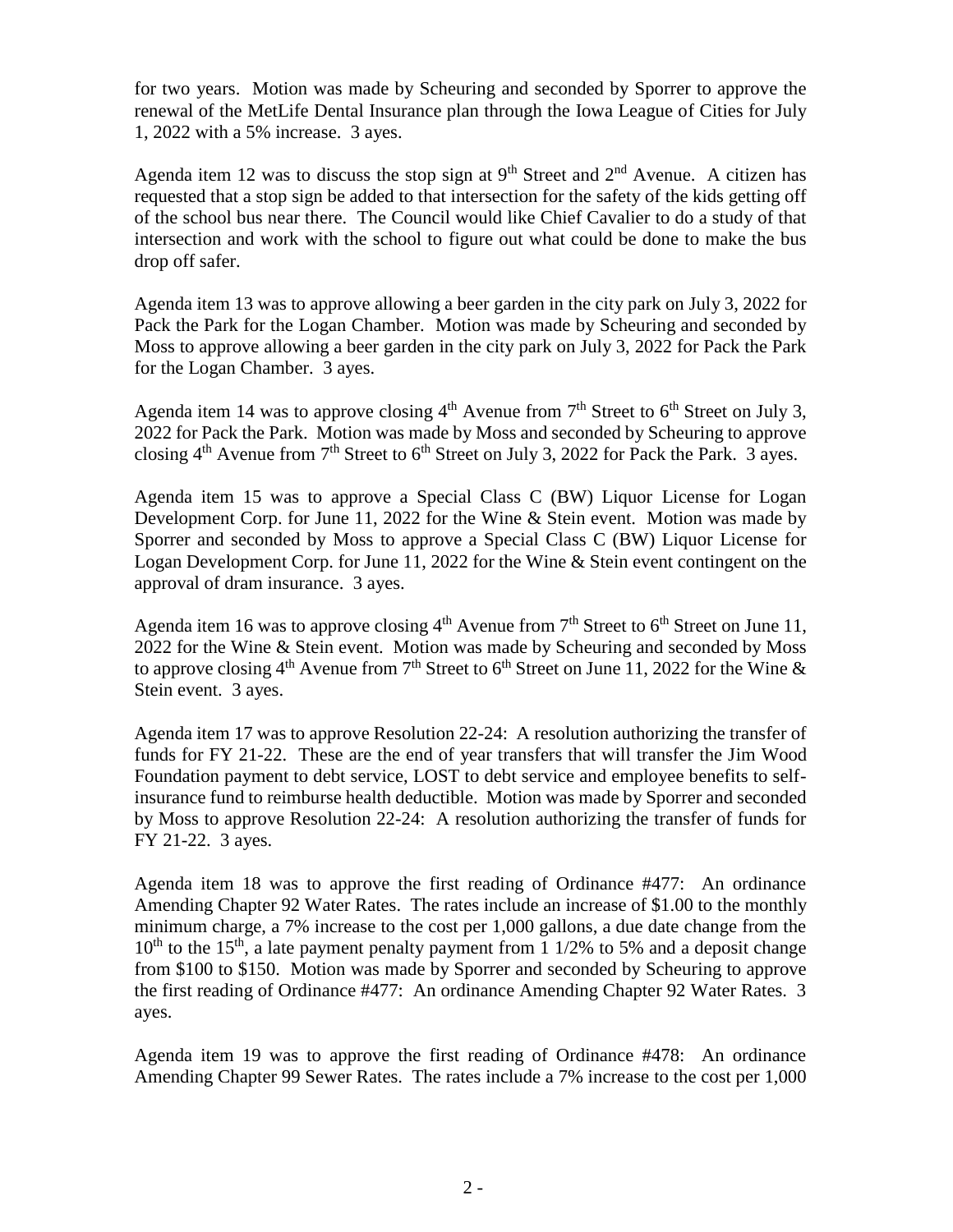gallons. Motion was made by Moss and seconded by Scheuring to approve the first reading of Ordinance #478: An ordinance Amending Chapter 99 Sewer Rates. 3 ayes.

Agenda item 20 was to discuss rezoning property at 304 Glen Ave. from Conservation to Residential. We have received numerous complaints about goats from this property damaging other properties in this area for a couple of years. By continuing to allow this to be zoned Conservation, it gives the property owners the ability to have farm animals. The Council has recommended that this go before the Planning & Zoning Commission for their review.

Agenda item 21 was to discuss and approve employee raises for FY 22-23. The Personnel Committee met and reviewed current wages for all city employees (minus the Library). After reviewing the salary surveys provided for most positions, they made recommendations for each employee. Their recommendations will be put on the next agenda for approval.

Agenda item 22 was the Clerk's report.

Agenda item 23 was citizen's questions/comments. There were none.

Agenda item 24 was to approve a motion to go into closed session according to Chapter 21.5(j) of the Iowa Code to discuss the purchase of particular real estate only where premature disclosure could be reasonably expected to increase the price the governmental body would have to pay for that property. At 8:09 P.M. motion was made by Moss and seconded by Sporrer to approve a motion to go into closed session according to Chapter 21.5(j) of the Iowa Code to discuss the purchase of particular real estate only where premature disclosure could be reasonably expected to increase the price the governmental body would have to pay for that property. 3 ayes.

At 8:36 P.M. motion was made by Scheuring and seconded by Moss to come out of closed session. 3 ayes. No decisions were made in closed session.

## CLAIMS

| <b>ACCO</b>                          | <b>CHEMICALS</b>                         | \$2,999.70 |
|--------------------------------------|------------------------------------------|------------|
| <b>AVESIS</b>                        | <b>INSURANCE</b>                         | \$75.86    |
| <b>BAKER &amp; TAYLOR</b>            | <b>BOOKS</b>                             | \$48.43    |
| <b>COLONIAL LIFE</b>                 | <b>INSURANCE</b>                         | \$911.52   |
| <b>COUNSEL OFFICE &amp; DOCUMENT</b> | <b>COPIERS</b>                           | \$62.50    |
| <b>COUNTRY HARDWARE</b>              | MULCH/PVC/COUPLING                       | \$490.77   |
| <b>DEMCO</b>                         | <b>OFFICE SUPPLIES</b>                   | \$86.92    |
| <b>FERGUSON WATERWORKS</b>           | SOFTWARE MAINTENANCE / PARTS             | \$3,328.78 |
| <b>GIS BENEFITS</b>                  | <b>INSURANCE</b>                         | \$258.53   |
| <b>HARR CO REC</b>                   | UTILITIES                                | \$277.42   |
| <b>HYGIENIC LABORATORY</b>           | <b>TESTS</b>                             | \$87.50    |
| <b>JONES AUTOMOTIVE</b>              | <b>INSTALL RADAR &amp; COMPUTER DOCK</b> | \$410.00   |